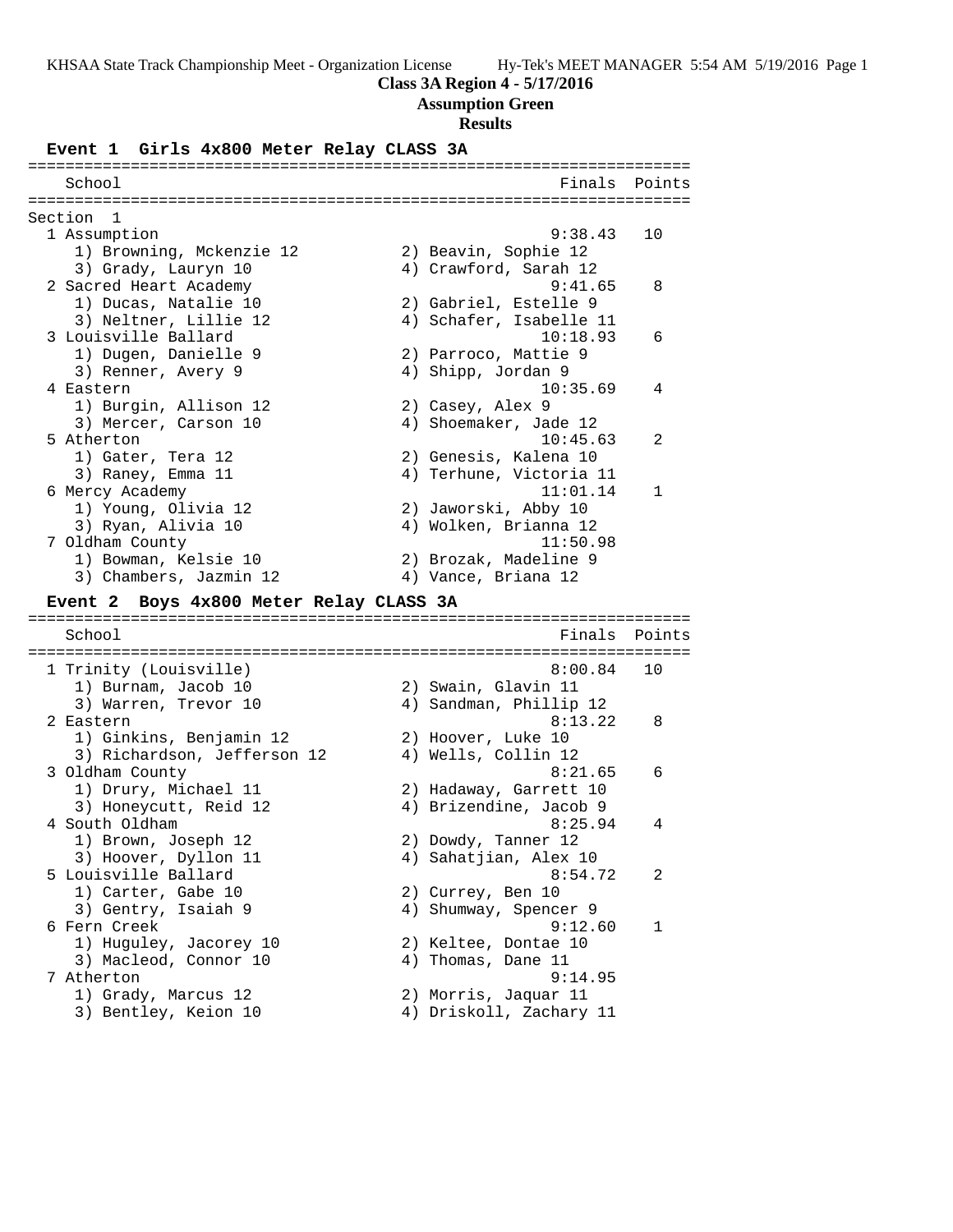# **Class 3A Region 4 - 5/17/2016**

**Assumption Green**

# **Results**

**Event 3 Girls 100 Meter Hurdles CLASS 3A**

| Name                                    | Year School                       | Finals         | Points       |
|-----------------------------------------|-----------------------------------|----------------|--------------|
|                                         |                                   |                |              |
| 1 Deason, Rebecca                       | 12 Oldham County                  | 21.34          |              |
| Section 2                               |                                   |                |              |
| 1 Johnson Bell, KeAsia                  | 12 Eastern                        | 14.98          | 10           |
| 2 Gray, Keegan                          | 12 Assumption                     | 17.02          | 8            |
| 3 Piazza, Nina                          | 10 Sacred Heart                   | 18.16          | 6            |
| 4 Cox, Kelsey                           | 11 Oldham County                  | 18.57          | 4            |
| 5 Pendleton, Sally                      | 10 Sacred Heart                   | 18.82          | 2            |
| 6 Shuck, Abby                           | 10 South Oldham                   | 18.87          | $\mathbf{1}$ |
| 7 Schoettmer, Grace                     | 10 Assumption                     | 19.27          |              |
| 8 Jackson, Cierra                       | 9 Eastern                         | 19.39          |              |
|                                         |                                   |                |              |
| Event 4 Boys 110 Meter Hurdles CLASS 3A |                                   |                |              |
| Name                                    | Year School                       | Finals Points  |              |
|                                         |                                   |                |              |
| Section 1                               |                                   |                |              |
| 1 Charles, Evan                         | 12 Oldham County                  | 15.76          | 10           |
| 2 Gregor, Richard                       | 9 Trinity (Lou                    | 17.77          | 8            |
| 3 Horton, Christian                     | 10 Louisville Ballard             | 17.79          | 6            |
| 4 Daniels, Braydan                      | 10 South Oldham                   | 19.46          | 4            |
| 5 Martin, Cameron                       | 10 Louisville Ballard             | 22.52          | 2            |
|                                         |                                   |                |              |
| Event 5 Girls 100 Meter Dash CLASS 3A   |                                   |                |              |
|                                         |                                   |                |              |
|                                         |                                   |                |              |
| Name                                    | Year School                       | Finals         | Points       |
|                                         |                                   |                |              |
| 1 Terrell, Ali                          | 12 Mercy Academy                  | 14.01          |              |
| 2 Crawford, Caitlyn                     | 10 South Oldham                   | 14.06          |              |
| 3 Robinson, Jazmyn Robin                | 10 Southern                       | 14.69          |              |
| 4 Gunn, Nadia                           | 10 Fern Creek                     | 15.31          |              |
| 5 Sweeney, Asia                         | 10 Fern Creek                     | 15.37          |              |
| 6 Clements, Sydney                      | 10 Mercy Academy                  | 15.65          |              |
| Section <sub>2</sub>                    |                                   |                |              |
| 1 Claycomb, Tyana                       | 9 Southern                        | 13.54          |              |
| 2 Purcell, Kayla                        | 9 Eastern                         | 13.84          |              |
| 3 Savage, Ragan                         | 9 Atherton                        | 13.93          |              |
| 4 Todd, Mya                             | 9 Assumption                      | 13.96          |              |
| 5 Reinert, Ally                         | 12 Oldham County                  | 14.00          |              |
| 6 Davis, Caroline                       | 9 Oldham County                   | 14.13          |              |
| 7 Webb, Kayla                           | 9 Atherton                        | 15.32          |              |
| Section<br>3                            |                                   |                |              |
| 1 Mcdonald, Kaleb                       | 9 Jeffersontown                   | 12.39          | 10           |
| 2 Brown, India                          | 10 South Oldham                   | 12.85          | 8            |
| 3 Moses, Cori                           | 9 Assumption                      | 12.93          | 6            |
| 4 Williams, Shante                      | 11 Louisville Ballard             | 13.13          | 4            |
|                                         | 10 Eastern                        |                | 2            |
| 5 Paul, Makayla                         |                                   | 13.20          | 1            |
| 6 Mink, Kenna                           | 9 Louisville Ballard              | 13.24          |              |
| 7 Erena, Alli<br>8 Jones, Melissa       | 9 Sacred Heart<br>11 Sacred Heart | 13.56<br>13.77 |              |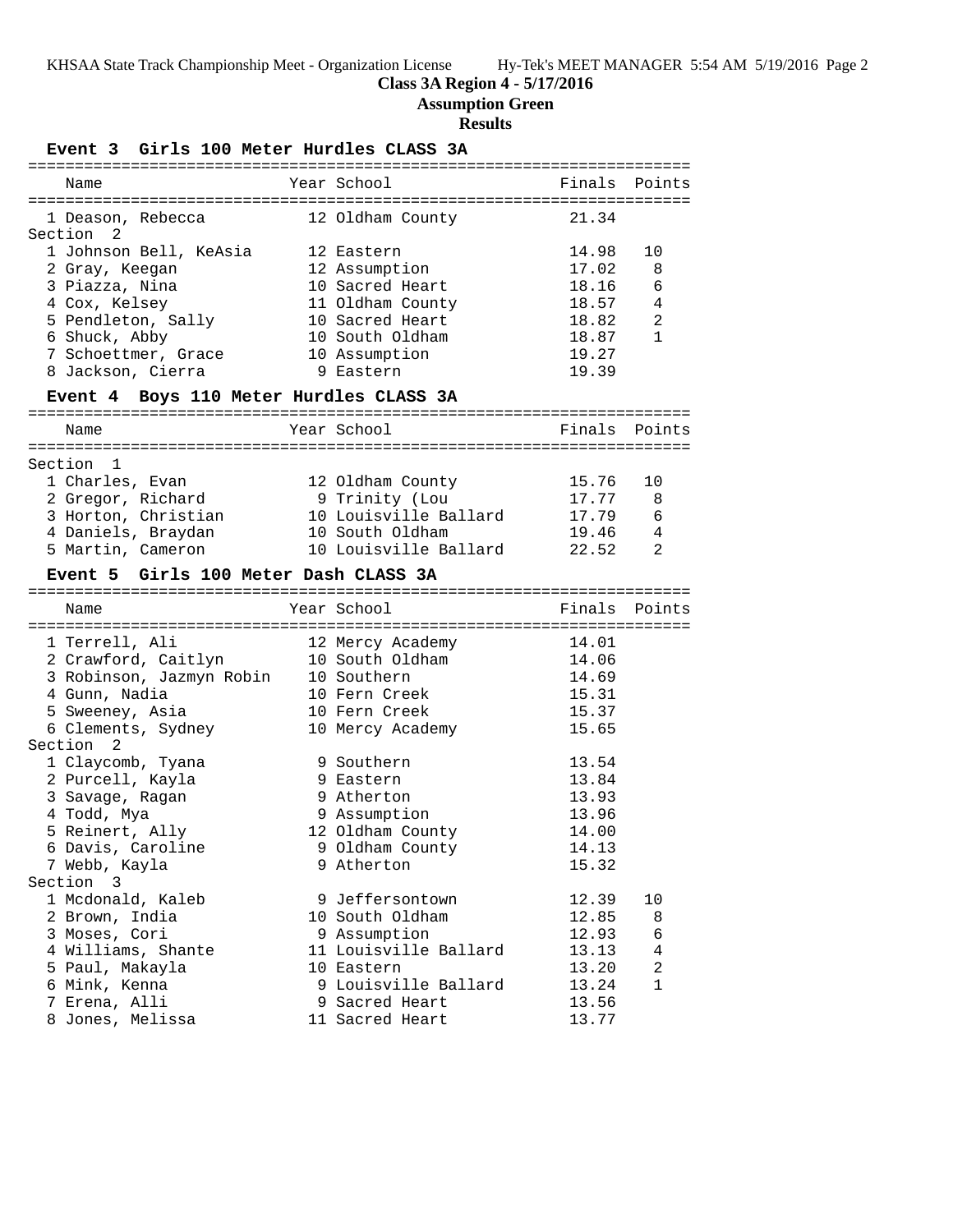## **Class 3A Region 4 - 5/17/2016**

**Assumption Green**

## **Results**

**Event 6 Boys 100 Meter Dash CLASS 3A** ======================================================================= Name The Year School The Finals Points ======================================================================= Section 1 1 Leake, Cade 11 Eastern 11.77 2 Haskins, De-alle 11 Southern 11.79 3 Dickerson, Tyree 10 Southern 11.88 4 Brookes, Daunte 10 Eastern 12.15 5 Bryant, Shamar 11 Fern Creek 12.31 6 Jones, Jarius 11 Fern Creek 12.35 7 Brewer, Andre 10 Oldham County 12.49 8 Grogan, Tom 11 Oldham County 12.78 Section 2 1 Tugbe, Augustine 11 Louisville Ballard 11.05 10 2 Carvajal, Alex 10 Louisville Ballard 11.20 8 3 Ninamou, Richard 9 Seneca 11.21 6 4 Benham, Desmond 10 South Oldham 11.31 4 5 Howard, Jayshawn 10 Atherton 11.54 2 6 Howell, Shayne 12 Jeffersontown 11.58 1 7 Sullivan, Le Angelo 12 Atherton 11.72 8 Garnett, Jaylen 11 Trinity (Lou 11.77 **Event 7 Girls 4x200 Meter Relay CLASS 3A** ======================================================================= School **Finals** Points ======================================================================= Section 1 1 Southern 2:04.10 1) Claycomb, Tyana 9 2) Lawrence, Amariana 9 3) Lee, Kayla 10 4) Robinson, Jazmyn Robin 10 -- Fern Creek DQ 2 exchange zone 1) Lado, Jane 12 2) Olayemi, Demi 12 3) Stone, Aundreanna 11 4) Woodard, Persia 12 Section 2 1 Eastern 1:44.05 10 1) Buchanan, Lauren 11 2) Denning, Jumyia 11 3) Long, Tarryn 11 4) Thornton, D'Myia 12 2 Sacred Heart Academy 1:46.07 8 1) Arnett, Shelby 10 2) Harris, Ashley 9 3) Mishloney, Lilly 9  $\hskip1cm$  4) Neltner, Meredith 10 3 Assumption 1:48.92 6 1) Blake, Amelia 12 2) Moore, Taylor 11 3) Wiegel, Emily 11 (4) Moakler, Chloe 11 4 Mercy Academy 1:51.58 4 1) Hennis, Olivia 12 2) Young, Olivia 12 3) Barefoot, Julia 10  $\qquad \qquad$  4) Quire, Faith 9 5 Louisville Ballard 1:52.16 1 1) Johnson, Keiarah 10 2) Mink, Kenna 9 3) Webster, Carolynne 9 4) Williams, Shante 11 6 South Oldham 1:52.44 1) Brown, India 10 2) Gurr, Erica 9 3) Nezbeth, Savannah 10  $\hskip1cm$  4) Stolz, Charity 11 7 Oldham County 1:55.08 1) Davis, Caroline 9 2) Reinert, Ally 12 3) Tallon, Breauna 12 4) Despain, Josie 8 8 Atherton 1:56.08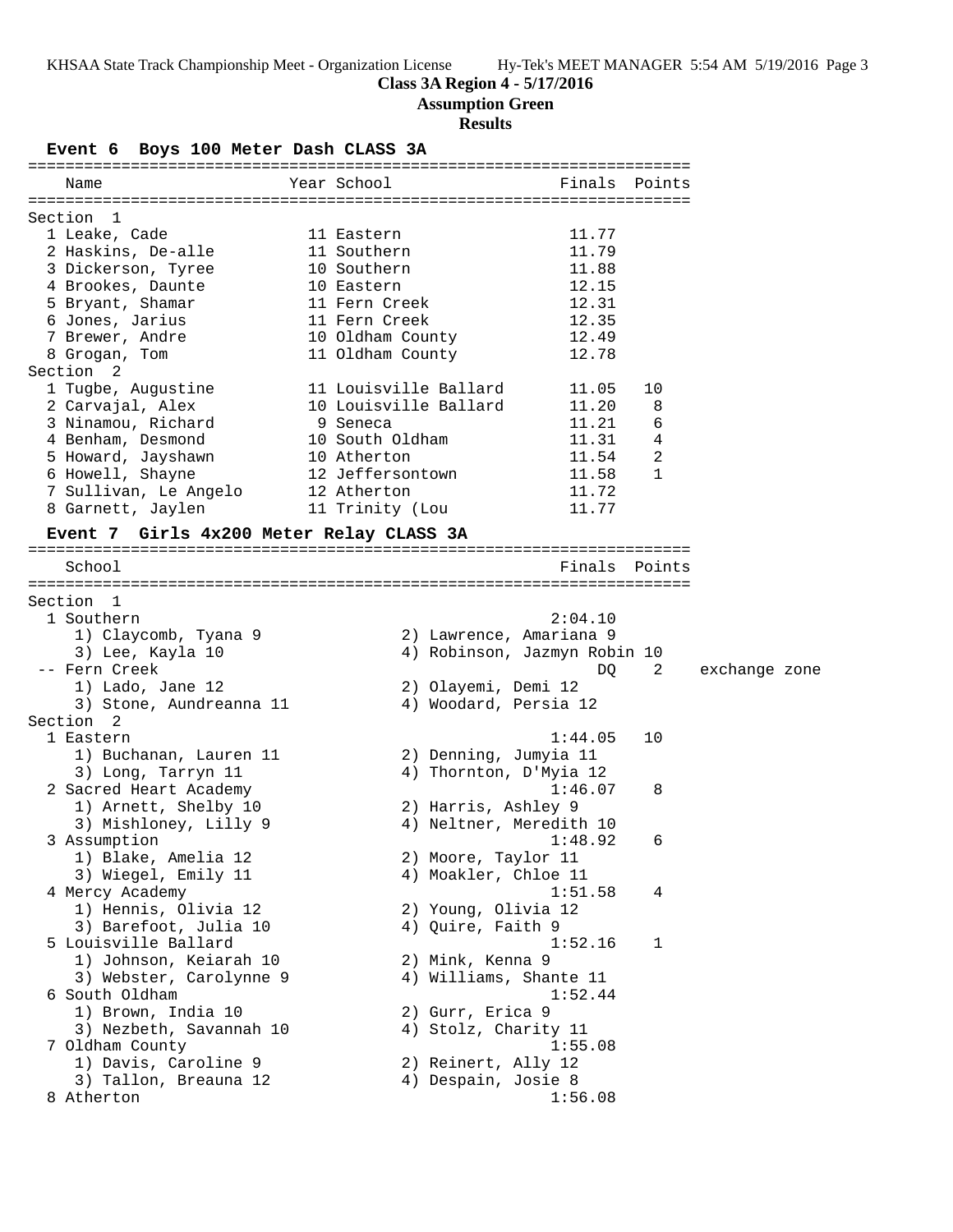| KHSAA State Track Championship Meet - Organization License |  |
|------------------------------------------------------------|--|
|------------------------------------------------------------|--|

**Class 3A Region 4 - 5/17/2016**

## **Assumption Green**

#### **Results**

**....Event 7 Girls 4x200 Meter Relay CLASS 3A** 1) Adams, Aleea 11 2) Collman, Simone 12 3) Savage, Ragan 9  $\hskip1cm \hskip1cm 4$ ) White, Taeciann 9 **Event 8 Boys 4x200 Meter Relay CLASS 3A** ======================================================================= School **Finals Points** ======================================================================= 1 Louisville Ballard 1:29.61 10 1) Brown, Collin 11 2) Carvajal, Alex 10 3) Tugbe, Augustine 11  $\hskip10mm 4$ ) Woody, Chris 11 2 Trinity (Louisville) 1:30.07 8 1) Garnett, Jaylen 11 2) Spalding, David 10 3) Wilson, Alex 10 4) Sullivan, Philip 11 3 South Oldham 1:30.58 6 1) Beaudoin, Jamartez 10 2) Benham, Desmond 10 3) Brooking, Aaron 11 4) Propp, Daniel 12 4 Atherton 1:32.25 4 1) Bentley, Keion 10 2) Hayden, Quinton 11 3) Howard, Jayshawn 10 4) Sullivan, Le Angelo 12 5 Fern Creek 1:33.22 2 1) Anglin, Andre 11 2) Atkins, Daeton 10 3) Hines, Shamar 11 4) Ralston, Curtis 10 6 Eastern 1:33.38 1 1) Biddix, Santo 12 2) Favors, Bryce 10 3) Leake, Cade 11 (4) Ojo, Barnabas 10 7 Southern 1:35.56 1) Skinner, Andrew 11 2) Haskins, De-alle 11 3) Reedel, Hakeim 10 4) Roldan, Justin 11 -- Oldham County DQ Exc Zone Violation 1) Brewer, Andre 10 2) Hale, Isaiah 10 3) Meinhold, Jameso 10 (4) Bronger, Levi 9

## **Event 9 Girls 1600 Meter Run CLASS 3A**

======================================================================= Name The Year School The Pinals Points ======================================================================= Section 1 1 Buechler, Megan 12 Sacred Heart 5:19.65 10 2 Carrico, Meghan 12 Assumption 5:26.49 8 3 Crawford, Sarah 12 Assumption 5:26.61 6 4 Wells, Keely 10 Eastern 5:39.71 4 5 Hanson, Jerrica 10 South Oldham 5:46.25 2 6 Abukwaik, Sarah 11 Oldham County 5:52.70 1 7 Esselman, Claire 10 Sacred Heart 5:56.87 8 Whitaker, Sarah 9 Eastern 5:59.93 9 Wells, Anna 9 South Oldham 6:00.43 10 Dugen, Danielle 9 Louisville Ballard 6:06.93 11 Genesis, Kalena 10 Atherton 6:08.08 12 Jaworski, Abby 10 Mercy Academy 6:08.71 13 Ryan, Alivia 10 Mercy Academy 6:09.88 14 Wilson, Kendall 10 Louisville Ballard 6:31.11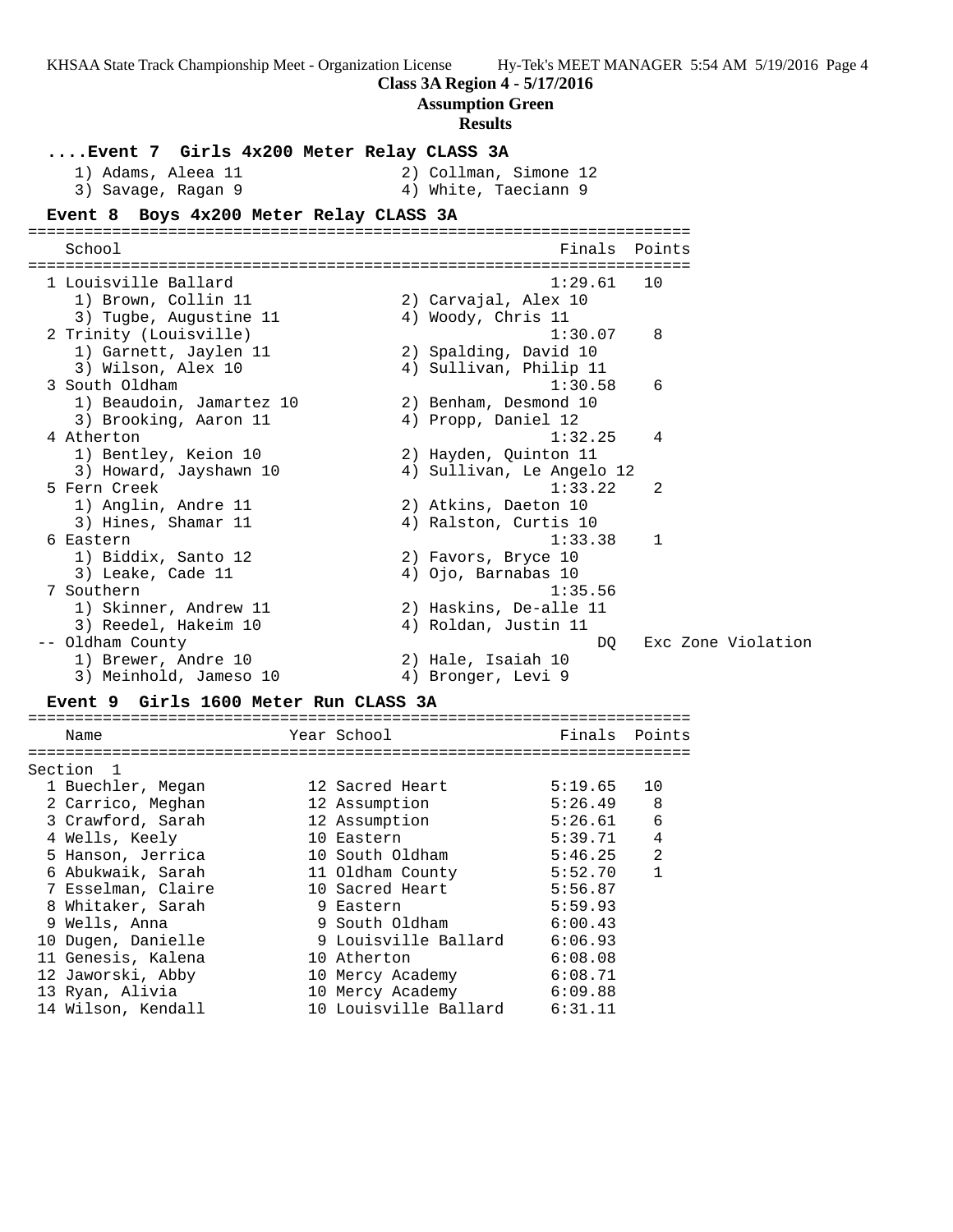# **Class 3A Region 4 - 5/17/2016**

**Assumption Green**

## **Results**

**Event 10 Boys 1600 Meter Run CLASS 3A**

|       | Name                                      | Year School                       |                              | Finals  | Points        |  |
|-------|-------------------------------------------|-----------------------------------|------------------------------|---------|---------------|--|
|       |                                           |                                   |                              | 4:32.58 | 10            |  |
|       | 1 Burnam, Jacob                           | 10 Trinity (Lou                   |                              |         | 8             |  |
|       | 2 Baum, Jack                              | 9 Trinity (Lou<br>12 South Oldham |                              | 4:34.02 | 6             |  |
|       | 3 Tinal, Hayden                           |                                   |                              | 4:37.47 |               |  |
|       | 4 Hoover, Luke                            | 10 Eastern                        |                              | 4:37.49 | 4             |  |
|       | 5 Richardson, Jefferson                   | 12 Eastern                        |                              | 4:44.13 | 2             |  |
|       | 6 Canaday, Dylan                          | 12 Southern                       |                              | 5:00.30 | 1             |  |
|       | 7 Casas, Iosef                            | 11 Fern Creek                     |                              | 5:01.39 |               |  |
|       | 8 Osborne, Adam                           | 11 South Oldham                   |                              | 5:01.98 |               |  |
|       | 9 Thornton, Timothy                       | 11 Fern Creek                     |                              | 5:03.41 |               |  |
|       | 10 Morris, Jaquar                         | 11 Atherton                       |                              | 5:04.72 |               |  |
|       | 11 Honeycutt, Reid                        |                                   | 12 Oldham County             | 5:05.59 |               |  |
|       | 12 Shumway, Spencer                       |                                   | 9 Louisville Ballard 5:12.12 |         |               |  |
|       | 13 Christensen, Eli                       |                                   | 12 Oldham County 5:32.44     |         |               |  |
|       | 14 Porter, Lucas                          | 9 Atherton                        |                              | 5:33.82 |               |  |
|       | 15 Dale, Troy                             | 11 Southern                       |                              | 5:54.52 |               |  |
|       | 16 Montgomery, Ryan                       | 9 Jeffersontown                   |                              | 5:56.16 |               |  |
|       | Event 11 Girls 4x100 Meter Relay CLASS 3A |                                   |                              |         |               |  |
|       | School                                    |                                   |                              | Finals  | Points        |  |
|       |                                           |                                   |                              |         |               |  |
|       | 1 Atherton                                |                                   |                              | 57.10   |               |  |
|       | 1) Adams, Aleea 11                        |                                   | 2) Savage, Ragan 9           |         |               |  |
|       | 3) Webb, Kayla 9                          |                                   | 4) White, Taeciann 9         |         |               |  |
|       | 2 Mercy Academy                           |                                   |                              | 59.36   |               |  |
|       | 1) Just, Abbey 11                         |                                   | 2) Clements, Sydney 10       |         |               |  |
|       | 3) Foster, Savannah 11                    |                                   | 4) Terrell, Ali 12           |         |               |  |
|       | -- Southern                               |                                   |                              | DQ      | exchange zone |  |
|       | 1) Claycomb, Tyana 9                      |                                   | 2) Robinson, Jazmyn Robin 10 |         |               |  |
|       |                                           |                                   |                              |         |               |  |
|       | 3) Lawrence, Amariana 9<br>Section 2      |                                   | 4) Lee, Kayla 10             |         |               |  |
|       | 1 Eastern                                 |                                   |                              | 49.84   | 10            |  |
|       |                                           |                                   |                              |         |               |  |
|       | 1) Buchanan, Lauren 11                    |                                   | 2) Denning, Jumyia 11        |         |               |  |
|       | 3) Johnson Bell, KeAsia 12                |                                   | 4) Paul, Makayla 10          |         |               |  |
|       | 2 Fern Creek                              |                                   |                              | 52.01   | 4             |  |
|       | 1) Andres, Sashae 10                      |                                   | 2) Lado, Jane 12             |         |               |  |
|       | 3) Olayemi, Demi 12                       |                                   | 4) Woodard, Persia 12        |         |               |  |
|       | -- Sacred Heart Academy                   |                                   |                              | 50.73   | 8             |  |
|       | 1) Arnett, Shelby 10                      |                                   | 2) Harris, Ashley 9          |         |               |  |
|       | 3) Sivils, Kia 10                         |                                   | 4) Erena, Alli 9             |         |               |  |
| $- -$ | Jeffersontown                             |                                   |                              | 51.14   | 6             |  |
|       | 1) Copeland, Ahjayzha 10                  |                                   | 2) Harris, Kaly 10           |         |               |  |
|       | 3) Mcdonald, Joppa 9                      |                                   | 4) Mcdonald, Kaleb 9         |         |               |  |
|       | -- Louisville Ballard                     |                                   |                              | 52.36   | 2             |  |
|       | 1) Johnson, Keiarah 10                    |                                   | 2) Mink, Kenna 9             |         |               |  |
|       | 3) Moore, Jayla 10                        |                                   | 4) Williams, Shante 11       |         |               |  |
|       | -- Assumption                             |                                   |                              | 52.69   | 1             |  |
|       | 1) Blake, Amelia 12                       |                                   | 2) Bringard, Grace 10        |         |               |  |
|       | 3) Todd, Mya 9                            |                                   | 4) Moore, Taylor 11          |         |               |  |
|       | South Oldham                              |                                   |                              | 53.24   |               |  |
|       | 1) Brown, India 10                        |                                   | 2) Nezbeth, Savannah 10      |         |               |  |
|       | 3) Sneed, Katelyn 10                      |                                   | 4) Stolz, Charity 11         |         |               |  |
|       |                                           |                                   |                              | 53.59   |               |  |
|       | -- Oldham County                          |                                   |                              |         |               |  |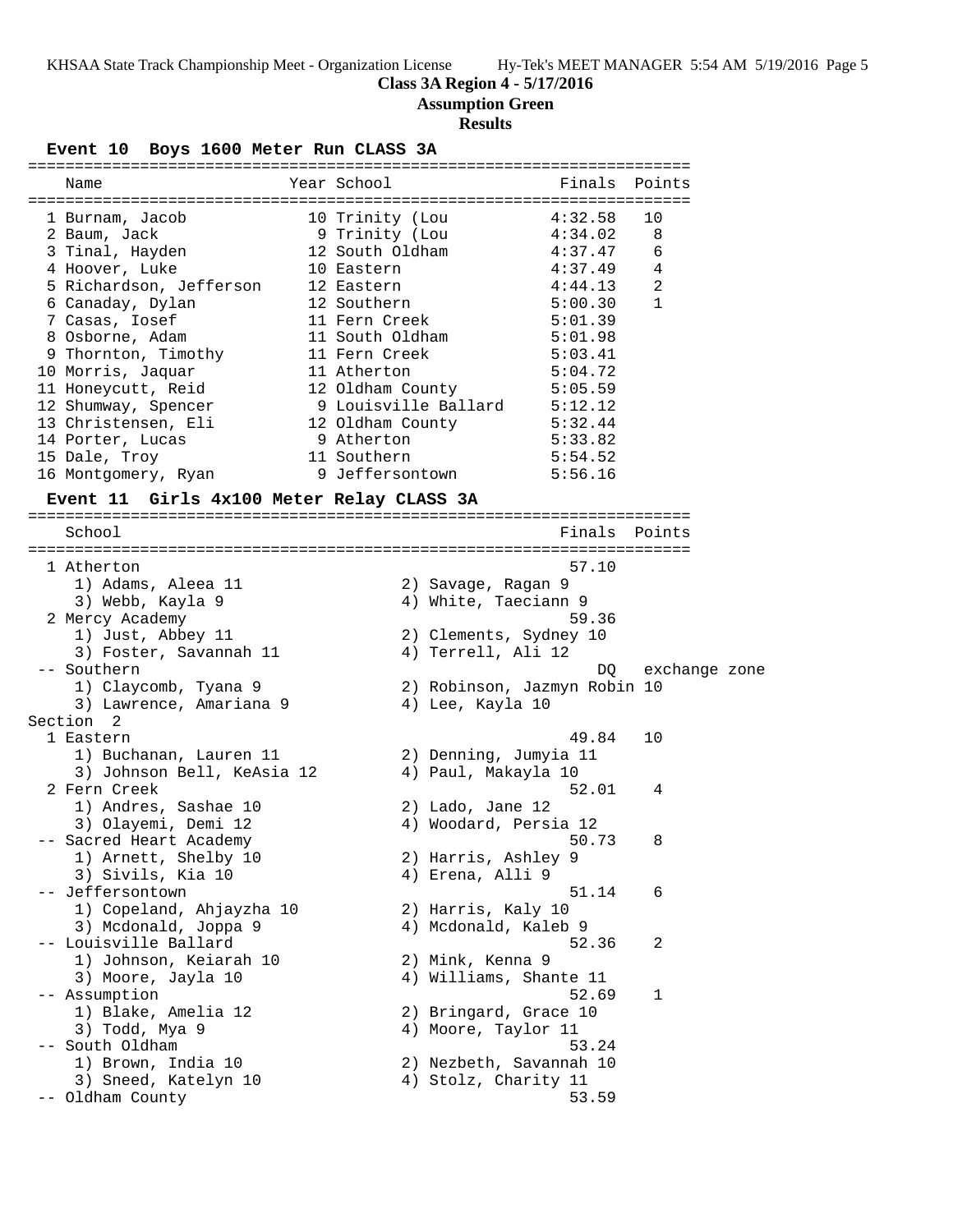**Class 3A Region 4 - 5/17/2016**

**Assumption Green**

# **Results**

| Event 11 Girls 4x100 Meter Relay CLASS 3A                           |                              |                            |              |
|---------------------------------------------------------------------|------------------------------|----------------------------|--------------|
| 1) Davis, Caroline 9                                                |                              | 2) Reinert, Ally 12        |              |
| 3) Reyna-padilla, Ashley 12                                         |                              | 4) Tallon, Breauna 12      |              |
| Event 12 Boys 4x100 Meter Relay CLASS 3A                            | ============================ |                            |              |
| School                                                              |                              | Finals                     | Points       |
| 1 Louisville Ballard                                                |                              | 43.33                      | 10           |
| 1) Carvajal, Alex 10                                                |                              | 2) Horton, Christian 10    |              |
| 3) Tugbe, Augustine 11                                              |                              | 4) Woody, Chris 11         |              |
| 2 Trinity (Louisville)                                              |                              | 43.34                      | 8            |
| 1) Garnett, Jaylen 11                                               |                              | 2) Spalding, David 10      |              |
| 3) Wilson, Alex 10                                                  |                              | 4) Sullivan, Philip 11     |              |
| 3 South Oldham                                                      |                              | 44.05                      | 6            |
| 1) Beaudoin, Jamartez 10                                            |                              | 2) Benham, Desmond 10      |              |
| 3) Pierce, Drew 11                                                  |                              | 4) Propp, Daniel 12        |              |
| 4 Fern Creek                                                        |                              | 44.19                      | 4            |
| 1) Anglin, Andre 11                                                 |                              | 2) Atkins, Daeton 10       |              |
| 3) Dunbar, Dylan 10                                                 |                              | 4) Hawkins, Kyree 11       |              |
| 5 Eastern                                                           |                              | 45.74                      | 2            |
| 1) Brookes, Daunte 10                                               |                              | 2) Favors, Bryce 10        |              |
| 3) Williams, Brando 9                                               |                              | 4) Leake, Cade 11          |              |
| 6 Atherton                                                          |                              | 46.09                      | $\mathbf{1}$ |
| 1) Chatman, Terrry 12                                               |                              | 2) Hayden, Quinton 11      |              |
| 3) Howard, Jayshawn 10                                              |                              | 4) Sullivan, Le Angelo 12  |              |
| 7 Southern                                                          |                              | 46.66                      |              |
| 1) Skinner, Andrew 11                                               |                              | 2) Haskins, De-alle 11     |              |
| 3) Dickerson, Tyree 10                                              |                              | 4) Roldan, Justin 11       |              |
| 8 Oldham County                                                     |                              | 48.75                      |              |
| 1) Brewer, Andre 10                                                 |                              | 2) Hale, Isaiah 10         |              |
| 3) Meinhold, Jameso 10                                              |                              | 4) Bronger, Levi 9         |              |
| Girls 400 Meter Dash CLASS 3A<br>Event 13<br>---------------------- |                              | -------------------------- |              |
| Name                                                                | Year School                  | Finals                     | Points       |

| Section              | $\overline{1}$       |                      |         |                |
|----------------------|----------------------|----------------------|---------|----------------|
|                      | 1 Harris, Ashley     | 9 Sacred Heart       | 1:00.60 | 4              |
|                      | 2 Osbourne, Clare    | 11 South Oldham      | 1:10.33 |                |
|                      | 3 Salgado, Maria     | 9 Fern Creek         | 1:13.17 |                |
|                      | 4 Dix, Mariah        | 9 Fern Creek         | 1:16.87 |                |
| Section <sub>2</sub> |                      |                      |         |                |
|                      | 1 Long, Tarryn       | 11 Eastern           | 1:03.26 |                |
|                      | 2 Webster, Carolynne | 9 Louisville Ballard | 1:07.40 |                |
|                      | 3 Tallon, Breauna    | 12 Oldham County     | 1:08.05 |                |
|                      | 4 Gater, Tera        | 12 Atherton          | 1:09.00 |                |
|                      | 5 Powell, Anna       | 10 South Oldham      | 1:11.43 |                |
| Section 3            |                      |                      |         |                |
|                      | 1 Thornton, D'Myia   | 12 Eastern           | 58.46   | 10             |
|                      | 2 Wiegel, Emily      | 11 Assumption        | 58.68   | 8              |
|                      | 3 Mcdonald, Kaleb    | 9 Jeffersontown      | 59.92   | 6              |
|                      | 4 Hennis, Olivia     | 12 Mercy Academy     | 1:01.45 | $\overline{2}$ |
|                      | 5 Neltner, Meredith  | 10 Sacred Heart      | 1:02.57 | $\mathbf{1}$   |
|                      | 6 Grady, Lauryn      | 10 Assumption        | 1:02.69 |                |
|                      | 7 Collman, Simone    | 12 Atherton          | 1:04.12 |                |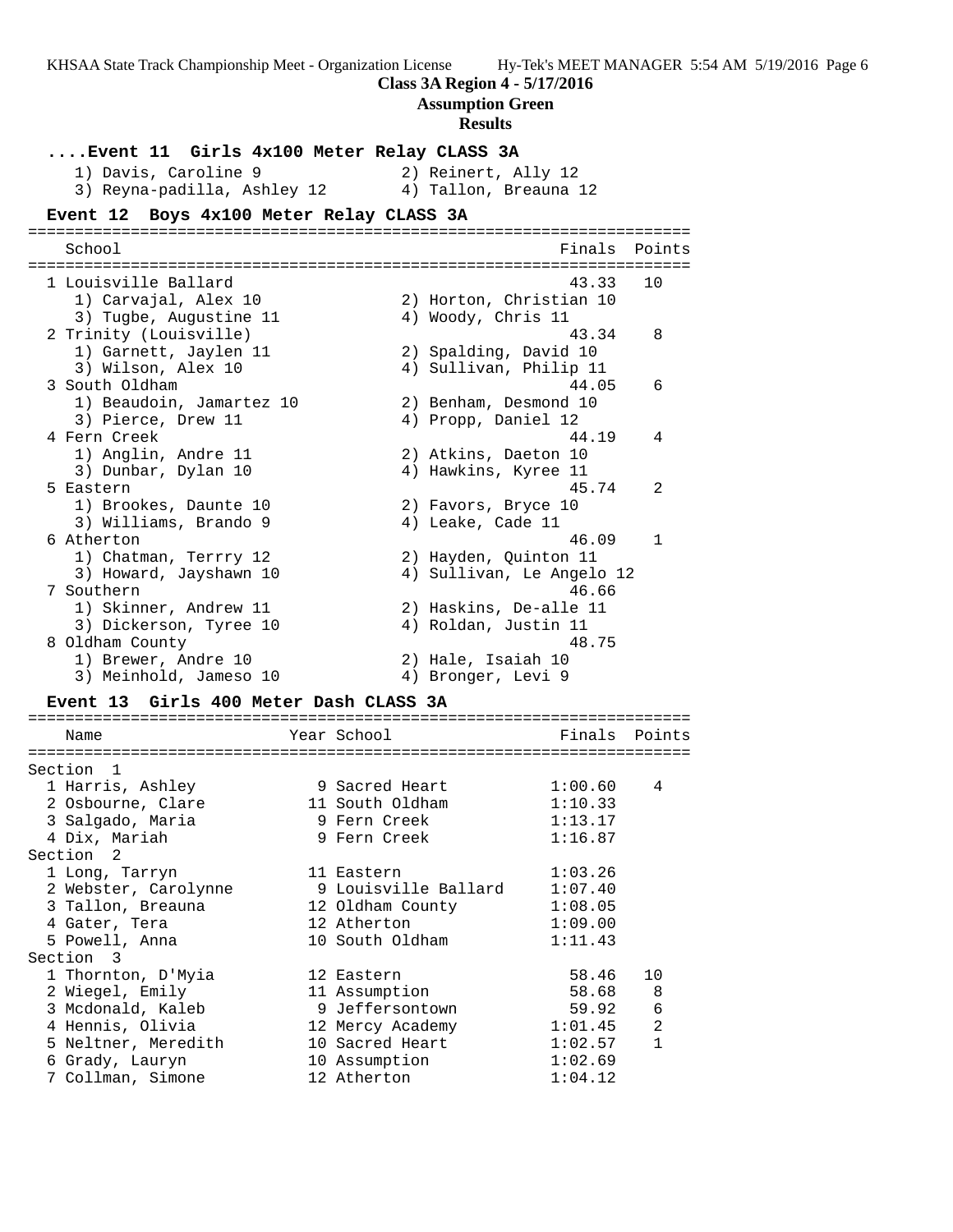## **Class 3A Region 4 - 5/17/2016**

**Assumption Green**

#### **Results**

**....Event 13 Girls 400 Meter Dash CLASS 3A** 8 Shipp, Jordan 9 Louisville Ballard 1:04.59 **Event 14 Boys 400 Meter Dash CLASS 3A** ======================================================================= Name The Year School The Finals Points ======================================================================= Section 1 1 Travelstead, Jacob 10 Trinity (Lou 53.73 2 Skinner, Andrew 11 Southern 54.23 3 Gentry, Isaiah 9 Louisville Ballard 54.73 4 Keith, Bryon 10 Eastern 57.11 5 Driskoll, Zachary 11 Atherton 59.66 6 Warner, Tayshawn 10 Fern Creek 59.78 7 Bullitt, Josiah 9 Fern Creek 1:01.63 Section 2 1 Brown, Collin 11 Louisville Ballard 50.07 10 2 Brooking, Aaron 11 South Oldham 50.78 8 3 Bentley, Keion 10 Atherton 51.27 6 4 Wilson, Alex 10 Trinity (Lou 51.59 4 5 Ojo, Barnabas 10 Eastern 52.57 2 6 Samples, Chase 10 Oldham County 52.65 1 7 Taylor, Pierre 12 Jeffersontown 52.81 8 Cisse, Mouhamed 12 Jeffersontown 54.57 **Event 15 Girls 300 Meter Hurdles CLASS 3A** ======================================================================= Name The Year School The Finals Points ======================================================================= Section 1<br>1 Cox, Kelsey 11 Oldham County 1:00.68 Section 2 1 Johnson Bell, KeAsia 12 Eastern 45.94 10 2 Reyna-padilla, Ashley 12 Oldham County 48.59 8 3 Gray, Keegan 12 Assumption 51.05 6 4 Adams, Aleea 11 Atherton 52.39 4 5 Barefoot, Julia 10 Mercy Academy 53.67 2 6 Piazza, Nina 10 Sacred Heart 54.20 1 7 Pendleton, Sally 10 Sacred Heart 54.52 8 Wolff, Madison 11 South Oldham 56.01 **Event 16 Boys 300 Meter Hurdles CLASS 3A** ======================================================================= Name The Year School Team Points Points ======================================================================= Section 1 1 Gohlinghorst, Aaron 12 South Oldham 48.08 2 Martin, Cameron 10 Louisville Ballard 49.09 3 Lacey, Jaron 10 Fern Creek 50.35 Section 2 1 Charles, Evan 12 Oldham County 41.22 10 2 Ginkins, Benjamin 12 Eastern 41.73 8 3 Horton, Christian 10 Louisville Ballard 44.09 6 4 Gregor, Richard 9 Trinity (Lou 45.40 4 5 Helton, Aidan 12 South Oldham 46.39 2 6 Reedel, Hakeim 10 Southern 46.41 1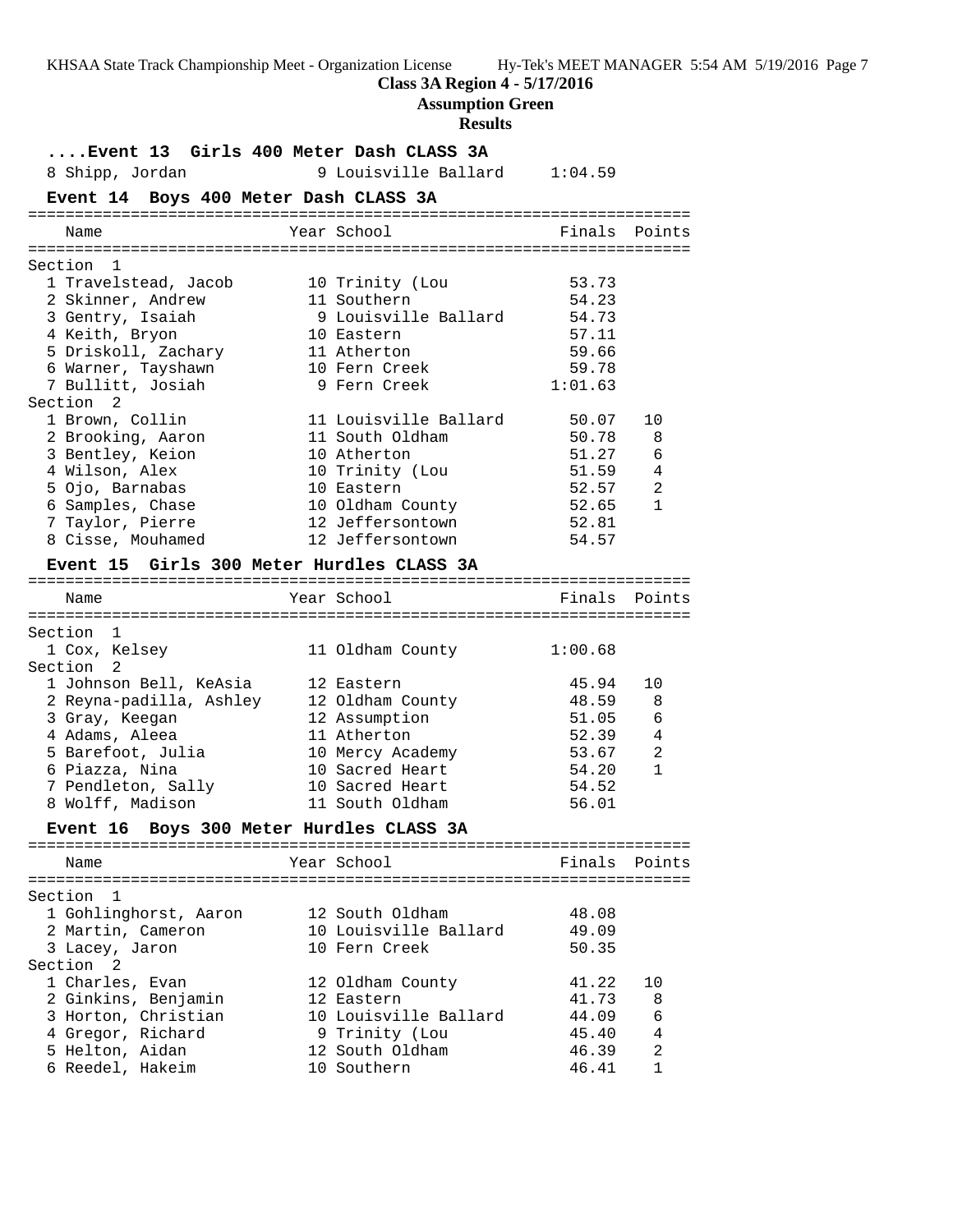# **Class 3A Region 4 - 5/17/2016**

**Assumption Green**

# **Results**

|                      | Event 16 Boys 300 Meter Hurdles CLASS 3A |                                                    |                    |               |        |
|----------------------|------------------------------------------|----------------------------------------------------|--------------------|---------------|--------|
|                      | 7 Bronger, Levi                          | 9 Oldham County                                    | 48.40              |               |        |
|                      | 8 Mason, Devin                           | 9 Fern Creek                                       | 48.53              |               |        |
|                      | Event 17 Girls 800 Meter Run CLASS 3A    |                                                    |                    |               |        |
| Name                 |                                          | Year School                                        |                    | Finals Points |        |
|                      |                                          |                                                    |                    |               |        |
| Section 1            | 1 Neltner, Lillie                        | 12 Sacred Heart                                    |                    |               |        |
|                      |                                          | 11 South Oldham                                    | 2:22.74<br>2:25.52 | 10<br>6       |        |
|                      | 2 Webb, Haley<br>3 Gibson, Rachel        | 10 Oldham County                                   | 2:26.65            | 4             |        |
|                      | 4 Beavin, Sophie                         | 12 Assumption                                      | 2:27.28            | 2             |        |
|                      | 5 Carrico, Meghan                        | 12 Assumption                                      | 2:28.35            | 1             |        |
|                      | 6 Ducas, Natalie                         | 10 Sacred Heart                                    | 2:29.93            |               |        |
|                      | 7 Raney, Emma                            | 11 Atherton                                        | 2:30.32            |               |        |
|                      | 8 Chapman, Katy                          | 9 Oldham County                                    | 2:30.82            |               |        |
|                      | 9 Shoemaker, Jade                        | 12 Eastern                                         | 2:31.70            |               |        |
|                      | 10 Terhune, Victoria                     | 11 Atherton                                        | 2:42.26            |               |        |
|                      | 11 Young, Olivia                         | 12 Mercy Academy                                   | 2:45.12            |               |        |
|                      | 12 Shuck, Annie                          | 10 South Oldham                                    | 2:47.10            |               |        |
|                      | 13 Hagan, Lee                            |                                                    | 2:48.19            |               |        |
|                      | 14 Pena, Andrea                          | 10 Mercy Academy<br>12 Fern Creek<br>12 Fern Creek | 2:53.02            |               |        |
|                      | 15 Founder, Athena                       | 10 Louisville Ballard                              | 2:59.87            |               |        |
|                      | -- Wells, Keely                          | 10 Eastern                                         | DQ                 | 8             | pacing |
|                      | Event 18 Boys 800 Meter Run CLASS 3A     |                                                    |                    |               |        |
| Name                 |                                          | Year School                                        | Finals Points      |               |        |
|                      |                                          |                                                    |                    |               |        |
|                      | 1 Wells, Collin                          | 12 Eastern                                         | 2:00.71            | 10            |        |
|                      | 2 Grady, Marcus                          | 12 Atherton                                        | 2:01.15            | 8             |        |
|                      | 3 Sandman, Phillip                       | 12 Trinity (Lou                                    | 2:02.22            | 6             |        |
|                      | 4 Swain, Glavin                          | 11 Trinity (Lou                                    | 2:02.95            | -4            |        |
|                      | 5 Fry, Donnie                            | 12 Eastern                                         | 2:03.12            | 2             |        |
|                      | 6 Brown, Joseph                          | 12 South Oldham                                    | 2:04.30            | $\mathbf{1}$  |        |
|                      | 7 Drury, Michael                         | 11 Oldham County                                   | 2:05.35            |               |        |
|                      | 8 Carter, Gabe                           | 10 Louisville Ballard                              | 2:06.27            |               |        |
|                      | 9 Weitherspoon, Cane                     | 10 Southern                                        | 2:09.84            |               |        |
|                      | 10 Sahatjian, Alex                       | 10 South Oldham                                    | 2:10.17            |               |        |
|                      | 11 Hadaway, Garrett                      | 10 Oldham County                                   | 2:13.57            |               |        |
|                      | 12 Canaday, Dylan                        | 12 Southern                                        | 2:14.47            |               |        |
|                      | 13 Huguley, Jacorey                      | 10 Fern Creek                                      | 2:20.99            |               |        |
|                      | 14 Keltee, Dontae                        | 10 Fern Creek                                      | 2:22.19            |               |        |
|                      | Event 19 Girls 200 Meter Dash CLASS 3A   |                                                    |                    |               |        |
| Name                 |                                          | Year School                                        | Finals             | Points        |        |
|                      | 1 Claycomb, Tyana                        | 9 Southern                                         | 29.12              |               |        |
|                      | 2 Davis, Caroline                        | 9 Oldham County                                    | 29.36              |               |        |
|                      | 3 Savage, Ragan                          | 9 Atherton                                         | 29.80              |               |        |
|                      | 4 Gunn, Nadia                            | 10 Fern Creek                                      | 31.37              |               |        |
|                      | 5 Robinson, Jazmyn Robin 10 Southern     |                                                    | 32.48              |               |        |
| Section <sub>2</sub> |                                          |                                                    |                    |               |        |
|                      | 1 Williams, Shante                       | 11 Louisville Ballard                              | 27.72              |               |        |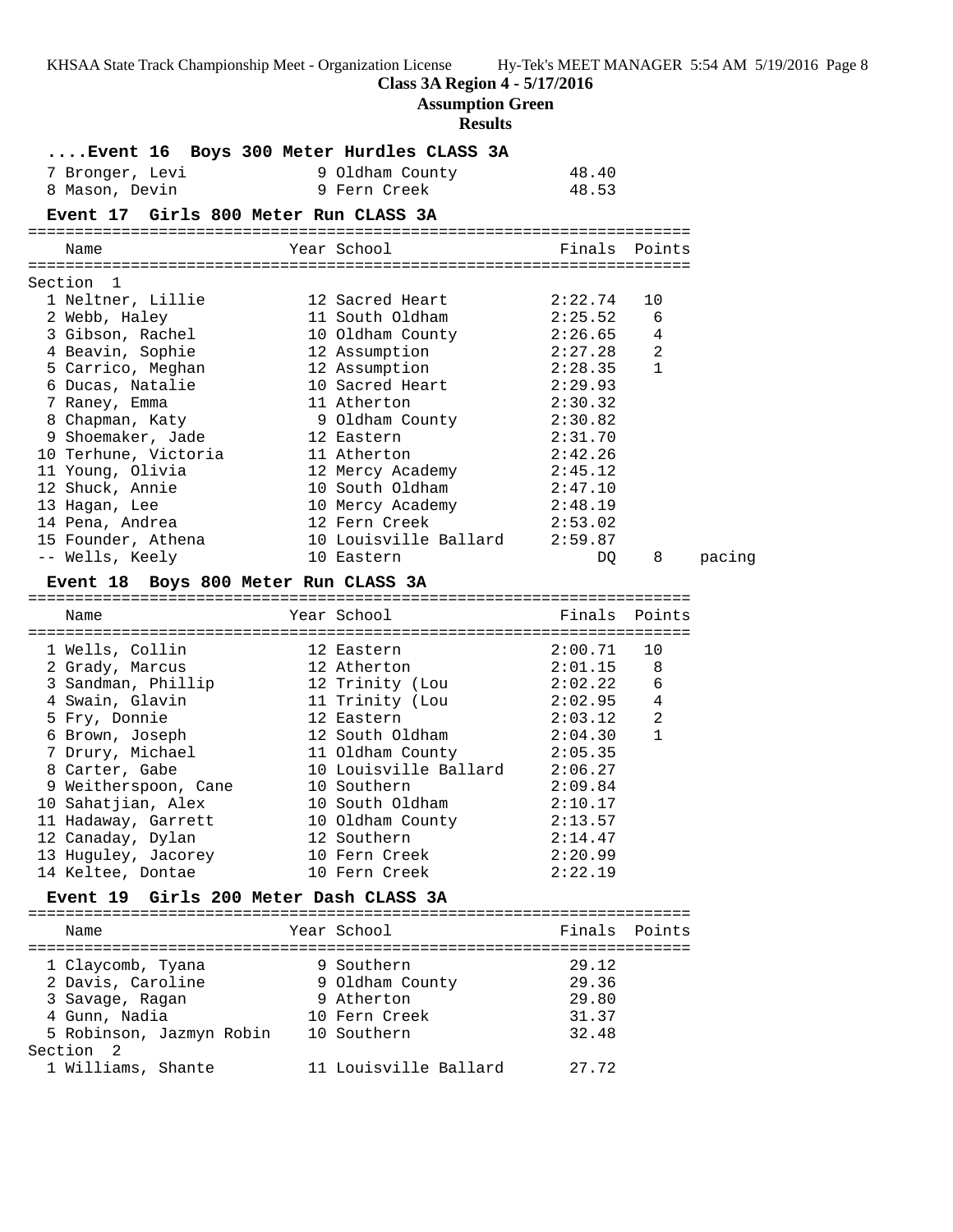## **Class 3A Region 4 - 5/17/2016**

**Assumption Green**

## **Results**

| Event 19 Girls 200 Meter Dash CLASS 3A |                                                 |                |                |
|----------------------------------------|-------------------------------------------------|----------------|----------------|
| 2 Blake, Amelia                        | 12 Assumption                                   | 27.98          |                |
| 3 Johnson, Keiarah                     | 10 Louisville Ballard                           | 28.04          |                |
| 4 Mcdonald, Joppa                      | 9 Jeffersontown                                 | 28.47          |                |
| 5 Collman, Simone                      | 12 Atherton                                     | 28.56          |                |
| 6 Nezbeth, Savannah                    | 10 South Oldham                                 | 29.00          |                |
| 7 Reinert, Ally                        | 12 Oldham County                                | 29.08          |                |
| Section 3                              |                                                 |                |                |
| 1 Buchanan, Lauren                     | 11 Eastern                                      | 25.49          | 10             |
| 2 Mcdonald, Kaleb                      | 9 Jeffersontown                                 | 25.89          | 8              |
| 3 Denning, Jumyia                      | 11 Eastern                                      | 26.38          | 6              |
| 4 Brown, India                         | 10 South Oldham                                 |                | $\overline{4}$ |
|                                        |                                                 | 26.67          | 2              |
| 5 Moses, Cori                          | 9 Assumption<br>10 Sacred Heart                 | 26.87<br>27.01 |                |
| 6 Arnett, Shelby                       |                                                 |                | 1              |
| 7 Harris, Ashley                       | 9 Sacred Heart                                  | 27.26          |                |
| 8 Quire, Faith                         | 9 Mercy Academy                                 | 27.96          |                |
| Event 20 Boys 200 Meter Dash CLASS 3A  |                                                 |                |                |
|                                        |                                                 |                |                |
| Name                                   | Year School                                     | Finals Points  |                |
|                                        |                                                 |                |                |
| Section 1                              |                                                 |                |                |
| 1 Ninamou, Richard                     | 9 Seneca                                        | 22.95          | 1              |
| 2 Beaudoin, Jamartez                   | 10 South Oldham                                 | 23.55          |                |
| 3 Howard, Jayshawn<br>4 Howell, Shayne | 10 Atherton                                     | 23.57          |                |
|                                        | 12 Jeffersontown                                | 23.80          |                |
| 5 Hale, Isaiah                         | 10 Oldham County                                | 24.15          |                |
| 6 Reedel, Hakeim                       | 10 Southern                                     | 24.41          |                |
| 7 Brookes, Daunte                      | 10 Eastern                                      | 25.59          |                |
| Section 2                              |                                                 |                |                |
| 1 Carvajal, Alex                       | 10 Louisville Ballard 22.47                     |                | 10             |
| 2 Brown, Collin                        | 11 Louisville Ballard                           | 22.52          | -8             |
| 3 Benham, Desmond                      | 10 South Oldham                                 | 22.77          | - 6            |
| 4 Atkins, Daeton                       | 10 Fern Creek                                   | 22.85          | 4              |
| 5 Favors, Bryce                        | 10 Eastern                                      | 22.88          | 2              |
| 6 Taylor, Pierre                       | 12 Jeffersontown                                | 23.18          |                |
| 7 Wilson, Alex                         | 10 Trinity (Lou                                 | 23.47          |                |
| 8 Garnett, Jaylen                      | 11 Trinity (Lou                                 | 26.06          |                |
| Event 21                               | Girls 3200 Meter Run CLASS 3A                   |                |                |
|                                        |                                                 |                |                |
| Name                                   | Year School <a> Finals Points</a> Finals Points |                |                |
|                                        |                                                 |                |                |
| Section 1                              |                                                 |                |                |
| 1 Searcy, Hallie                       | 11 South Oldham                                 | 11:30.34       | 10             |
| 2 Crawford, Sarah                      | 12 Assumption                                   | 11:42.24       | 8              |
| 3 Larkin, Sydney                       | 12 Assumption                                   | 11:44.52       | 6              |
| 4 Buechler, Megan                      | 12 Sacred Heart                                 | 11:59.35       | 4              |
| 5 Renner, Avery                        | 9 Louisville Ballard                            | 12:18.21       | $\overline{a}$ |
| 6 Wolken, Brianna                      | 12 Mercy Academy                                | 12:21.67       | $\mathbf{1}$   |
| 7 Harper, Carmen                       | 10 Sacred Heart                                 | 12:28.48       |                |
| 8 Parroco, Mattie                      | 9 Louisville Ballard                            | 12:44.13       |                |
| 9 Inman, Nina                          | 12 Atherton                                     | 12:58.10       |                |

 10 Burgin, Allison 12 Eastern 13:01.68 11 Mercer, Carson 10 Eastern 13:13.38 12 Forseth, Lily 9 South Oldham 13:16.90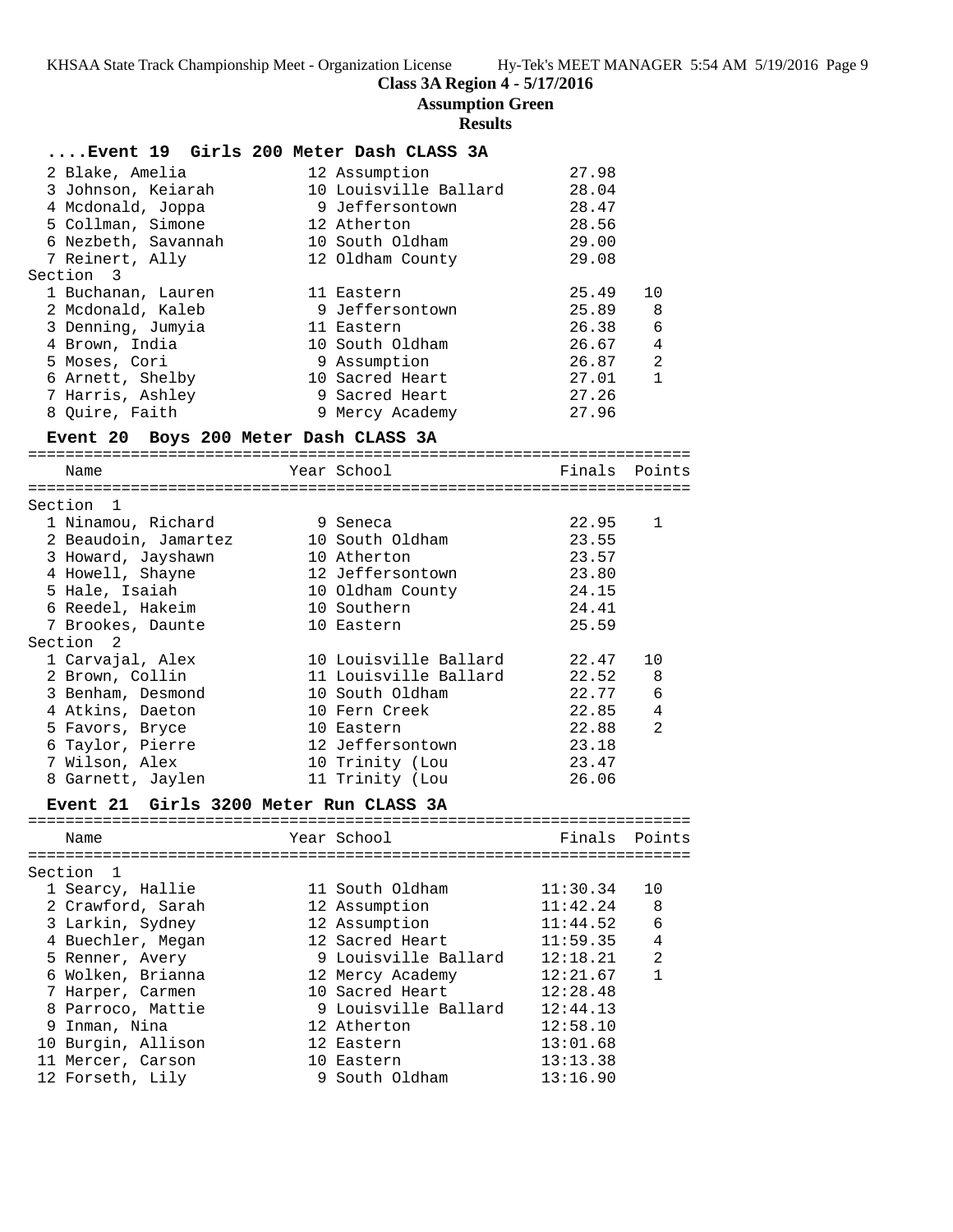## **Class 3A Region 4 - 5/17/2016**

**Assumption Green**

#### **Results**

**....Event 21 Girls 3200 Meter Run CLASS 3A**

| 13 Wayland, Emma  | 9 Oldham County | 13:35.14 |
|-------------------|-----------------|----------|
| 14 Prater, Janell | 9 Oldham County | 13:53.60 |

## **Event 22 Boys 3200 Meter Run CLASS 3A**

======================================================================= Name The Year School The Finals Points ======================================================================= 1 Warren, Trevor 10 Trinity (Lou 9:24.38 10 2 Dowdy, Tanner 12 South Oldham 9:26.07 8 3 Dowdy, Cole 12 South Oldham 9:35.02 6 4 Currey, Ben 10 Louisville Ballard 9:46.45 4 5 Meredith, Jack 10 Trinity (Lou 9:51.41 2 6 Wells, Emerson 10 Eastern 10:15.45 1 7 Thomas, Dane 11 Fern Creek 10:18.73 8 Evans, Avery 11 Eastern 10:19.28 9 Brizendine, Jacob 9 Oldham County 10:27.24 10 Macleod, Connor 10 Fern Creek 10:29.54 11 Montgomery, Shaun 12 Oldham County 10:51.38 12 Shumway, Spencer 9 Louisville Ballard 11:32.76 13 Canaday, Dylan 12 Southern 11:39.02 14 Loyd, Johnathan 10 Atherton 12:03.80 15 Montgomery, Ryan 9 Jeffersontown 12:50.60 **Event 23 Girls 4x400 Meter Relay CLASS 3A** ======================================================================= School **Finals Points** ======================================================================= 1 Atherton 4:40.92 1) Adams, Aleea 11 2) Collman, Simone 12 3) Gater, Tera 12 (4) White, Taeciann 9 Section 2 1 Eastern 4:08.37 10 1) Buchanan, Lauren 11 2) Denning, Jumyia 11 3) Long, Tarryn 11 4) Thornton, D'Myia 12 2 Sacred Heart Academy 4:09.37 8 1) Arnett, Shelby 10 2) Ducas, Natalie 10 3) Neltner, Lillie 12 4) Neltner, Meredith 10 3 Oldham County 4:09.59 6 1) Despain, Josie 8 2) Gibson, Rachel 10 3) McMurchie, Sarah 12 4) Reyna-padilla, Ashley 12 4 Assumption 4:10.18 4 1) Grady, Lauryn 10 2) Wiegel, Emily 11 3) Browning, Mckenzie 12  $\hskip1cm$  4) Moakler, Chloe 11 5 Mercy Academy 4:30.81 2 1) Quire, Faith 9 2) Barefoot, Julia 10 3) Young, Olivia 12 4) Hennis, Olivia 12 5 Mercy Academy<br>
1) Quire, Faith 9<br>
3) Young, Olivia 12<br>
6 Louisville Ballard<br>
1) Mcclain, Dianne 9<br>
2) Shipp, Jordan 9<br>
2) Shipp, Jordan 9

- 1) Mcclain, Dianne 9 2) Shipp, Jordan 9 3) Webster, Carolynne 9  $\,$  4) Mink, Kenna 9  $\,$  7 South Oldham 4:49.77 1) Gurr, Erica 9 2) Osbourne, Clare 11 3) Powell, Anna 10 4) Sterling, Grace 10 -- Fern Creek and DQ Broke Early
	-
- 3) Olayemi, Demi 12 4) Stone, Aundreanna 11
- 1) Andres, Sashae 10 2) Lado, Jane 12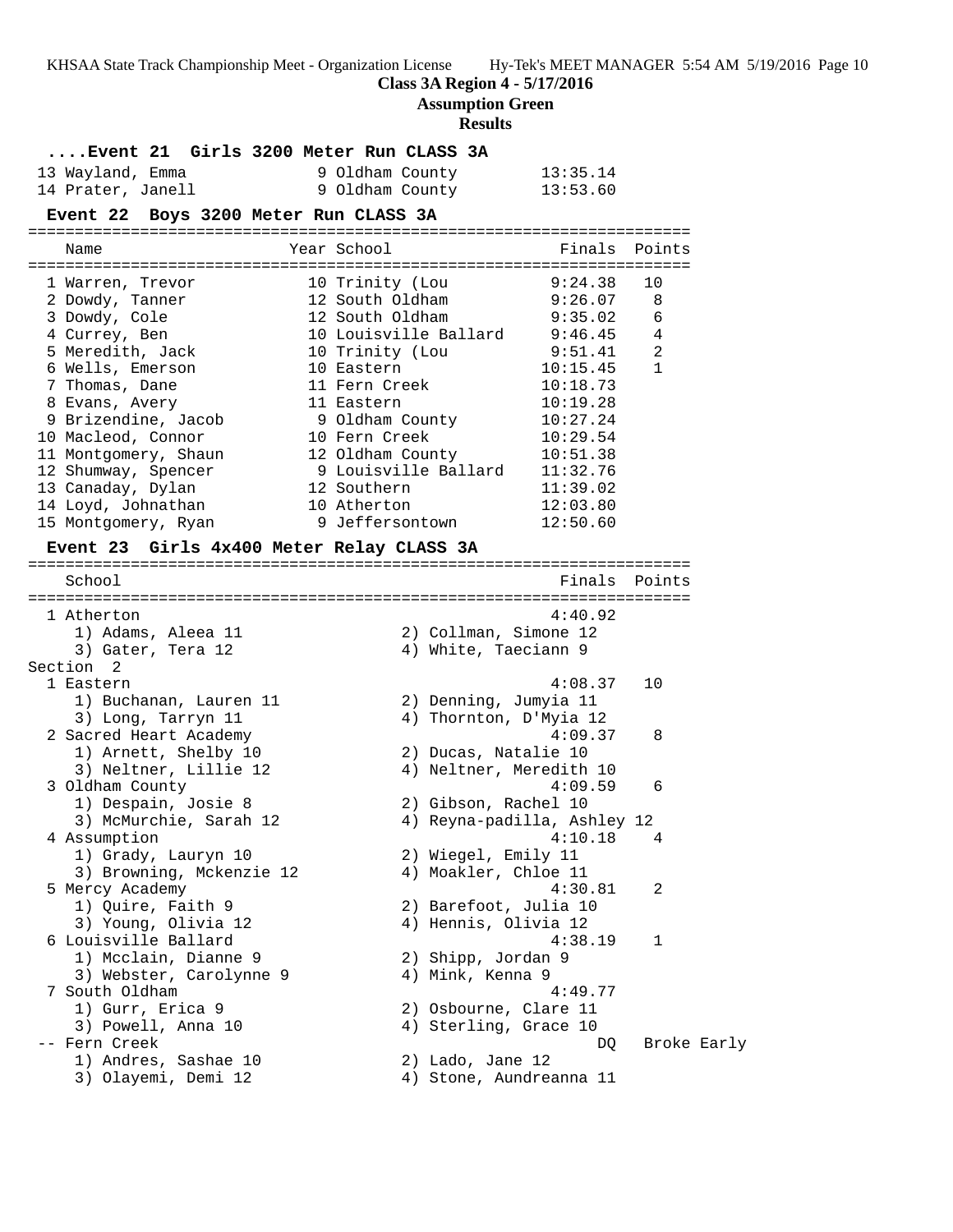## **Class 3A Region 4 - 5/17/2016**

## **Assumption Green**

## **Results**

**Event 24 Boys 4x400 Meter Relay CLASS 3A**

| ===========                                                                                                      |                   |                                                 |                      |
|------------------------------------------------------------------------------------------------------------------|-------------------|-------------------------------------------------|----------------------|
| School                                                                                                           |                   | Finals                                          | Points               |
| Section<br>1                                                                                                     |                   |                                                 |                      |
| 1 Trinity (Louisville)                                                                                           |                   | 3:32.44                                         | 10                   |
| 1) Sandman, Phillip 12                                                                                           |                   | 2) Spalding, David 10                           |                      |
| 3) Sullivan, Philip 11                                                                                           |                   | 4) Travelstead, Jacob 10                        |                      |
| 2 South Oldham                                                                                                   |                   | 3:32.79                                         | 8                    |
| 1) Brooking, Aaron 11                                                                                            |                   |                                                 |                      |
| 3) Hoover, Dyllon 11                                                                                             |                   | 2) Brown, Joseph 12<br>4) Tinal, Hayden 12      |                      |
| 3 Louisville Ballard                                                                                             |                   | 3:33.04                                         | 6                    |
| 1) Brown, Collin 11                                                                                              |                   |                                                 |                      |
|                                                                                                                  |                   | 2) Gentry, Isaiah 9                             |                      |
| 3) Martin, Cameron 10                                                                                            |                   | 4) Tugbe, Augustine 11<br>3:33.33               | 4                    |
| 4 Eastern                                                                                                        |                   |                                                 |                      |
| 1) Favors, Bryce 10                                                                                              |                   | 2) Ginkins, Benjamin 12                         |                      |
| 3) Keith, Bryon 10<br>5 Oldham County                                                                            |                   | 4) Ojo, Barnabas 10<br>3:38.74                  | 2                    |
| 1) Drury, Michael 11                                                                                             |                   | 2) Hadaway, Garrett 10                          |                      |
|                                                                                                                  |                   |                                                 |                      |
| 3) Samples, Chase 10<br>6 Fern Creek                                                                             |                   | 4) Charles, Evan 12<br>3:38.79                  | 1                    |
| 1) Anglin, Andre 11                                                                                              |                   | 2) Atkins, Daeton 10                            |                      |
| 3) Hines, Shamar 11                                                                                              |                   | 4) Ralston, Curtis 10                           |                      |
|                                                                                                                  |                   |                                                 |                      |
| <b>Event 39</b>                                                                                                  |                   | Mixed 100 Meter Dash Unified Ambulatory Unified |                      |
| Name                                                                                                             | Year School       | Finals                                          |                      |
|                                                                                                                  |                   |                                                 |                      |
| 1 Whitehead, Lucy                                                                                                | W9 Oldham County  | 30.00                                           |                      |
| 2 Holeman, Delaney                                                                                               | W12 Eastern       |                                                 | 59.55 Nitshin, Julia |
| 3 Teston, Katherine                                                                                              | W12 Eastern       | 1:06.31 Nitishin, Julia                         |                      |
| 4 Alpiger, Catelyn                                                                                               | Wll Eastern       | 1:06.79 Nitshin, Julia                          |                      |
| Section 2                                                                                                        |                   |                                                 |                      |
| 1 Passifiume, Reece                                                                                              | M9 Oldham County  | 16.41                                           |                      |
| 2 Mayes, Tyler                                                                                                   | M10 Oldham County | 22.26                                           |                      |
| 3 Pitsenberger, Cory                                                                                             | M11 Eastern       | 39.18                                           | Webb, Langston       |
| 4 McFarland, John                                                                                                | M9 Eastern        | 42.84                                           | Webb, Langston       |
| Event 40 Mixed 4x100 Meter Relay Unified Ambulatory Unified                                                      |                   |                                                 |                      |
| School                                                                                                           |                   | Finals                                          |                      |
|                                                                                                                  |                   |                                                 |                      |
| Section<br>ı                                                                                                     |                   |                                                 |                      |
| $\overline{\phantom{a}}$ $\overline{\phantom{a}}$ $\overline{\phantom{a}}$ $\overline{\phantom{a}}$<br>1 Eastern |                   | 1:28.56                                         |                      |
| 1) McFarland, John 9                                                                                             |                   | 2) Spence, Krystal 9                            |                      |
| 3) Casey, Alex 9                                                                                                 |                   | 4) Alpiger, Catelyn 11                          |                      |
| 2 Eastern                                                                                                        |                   | 1:30.22                                         |                      |
| 1) Bradshaw, Dane 10                                                                                             |                   | 2) Webb, Langston 12                            |                      |

- 3) Holeman, Delaney 12 4) Pitsenberger, Cory 11 3 Eastern 'B' 1:46.72 1) Teston, Katherine 12 2) Nitishin, Julia 12
	-
- 
- 3) Noble, Aubreana 11 4) Miller, Cierra 11